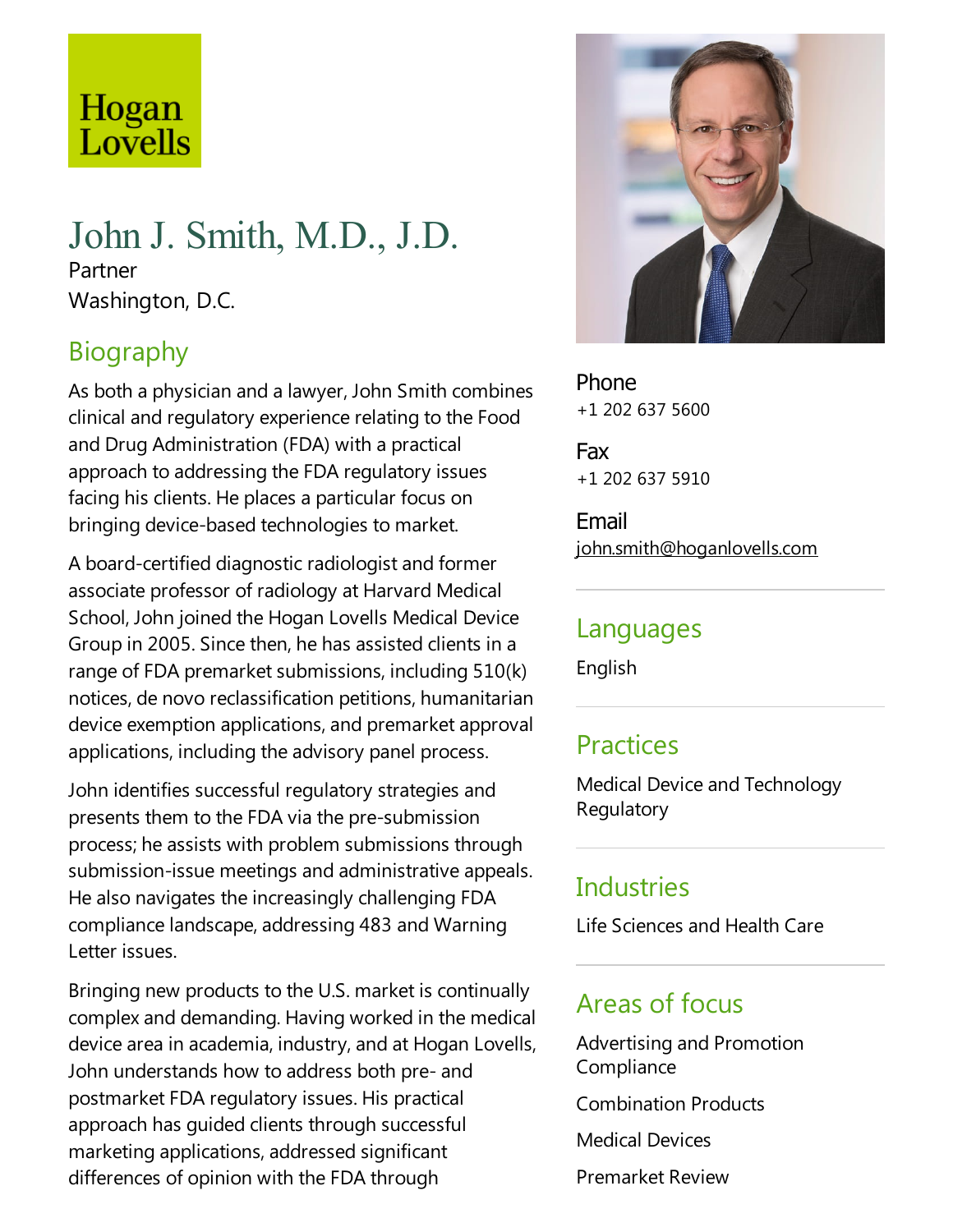submission-issue meetings and regulatory appeals, and provided crucial support through challenging FDA enforcement actions. To serve his clients, John draws on the broad experience and skills of his colleagues in the Medical Device Group and effectively communicates with reviewers and decision makers at the FDA. A *Super Lawyers* designee for multiple years, John is aleader in the medical device bar and well known to the FDA.

#### Representative experience

Assisting with submissions for diagnosticand therapeutic medical devices, including pre-subs, IDEs, 510(k)s, de novo reclassifications,and PMAs.

Preparing clients for successful advisory panel meetings for first-in-class medical devices, as well as reclassification petitions.

Assisting clients in successful utilization of the submission-issue meeting request process.

Representing multiple clients in successful supervisory appeals at the Center for Devices and Radiological Health.

Assisting a client in obtaining a direct de novo reclassification for afirst-in-class medical device without the need for clinical data.

Assisting a client in the preparation of successful humanitarian use device and humanitarian device exemption applications.

Advising multiple clients regarding advertising and promotional issues related to cleared and approved medical devices.

#### Awards and rankings

- **BTI Client Service All-Stars, BTI Consulting Group,** 2018
- FDA: Food and Drugs, Washington, D.C. Super Lawyers, 2014-2015
- **Editor's Recognition Award for Reviewing with** Special Distinction, Radiology, 2002-2004

Digital Health

Advisory Panel Preparation

Medical Device Artificial Intelligence

## Education and admissions

#### Education

J.D., University of Virginia School of Law, Order of the Coif, 1993

M.D., University of Virginia, 1992

B.A., Brown University, magna cum laude, 1986

## Memberships

Chair, Committee on Resolutions and Bylaws, Radiological Society of North America

Member, American College of Radiology

Member, Virginia State Bar

#### Bar admissions and qualifications

District of Columbia Virginia (inactive)